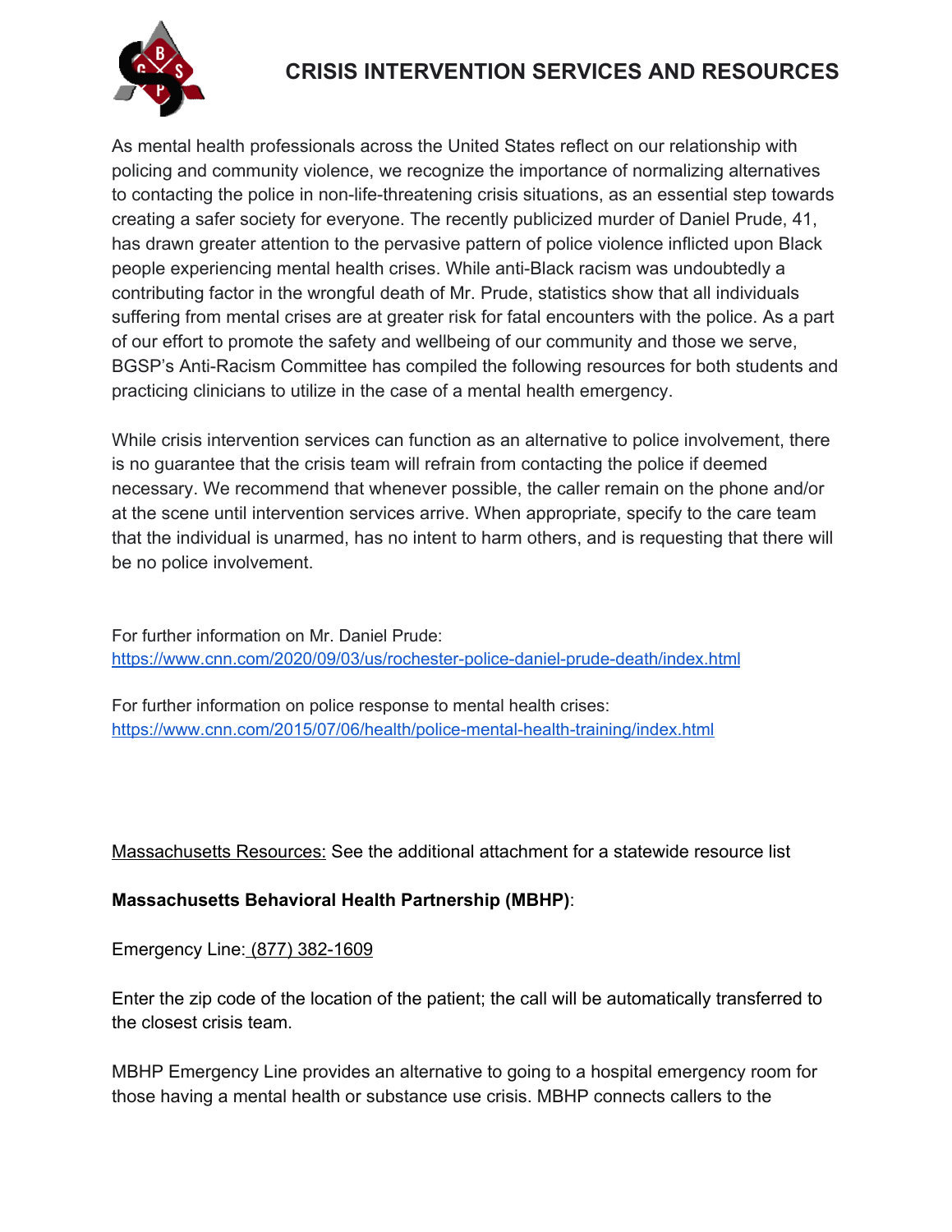Emergency Services Program and Mobile Crisis Intervention in their area. Provides behavioral health crisis assessment, intervention, and stabilization services 24 hours per day/7 days per week/365 days per year.

Services for people of all ages and those who are uninsured, insured by MassHealth (Medicaid) plans, or Medicare. Many Emergency Services Programs also contract with commercial insurance companies.

MBHP: Boston Medical Center/Boston Emergency Services Team (B.E.S.T.)

24-hour access number: 1-800-981-4357

Boston (Dorchester, South Boston, Roxbury, West Roxbury, Jamaica Plain, Mattapan, Roslindale, Hyde Park, Lower Mills)

Brighton Brookline

Cambridge Charlestown

Chelsea East Boston

Revere Somerville

Winthrop

https://www.mass.gov/info-details/statewide-resources

#### **Eliot Community Health Services**: 1 (800) 988-1111

Eliot CHS provides mobile psychiatric evaluation, crisis intervention, stabilization and follow up for those in acute psychiatric distress. Their multidisciplinary team of Mental Health Counselors, Social Workers, Peer Specialists, and Family Partners provide person and family centered support and services whenever and wherever it is needed. Eliot's Psychiatric Emergency Services Program in available 24 hours a day, 365 days a year, and provides the following:

Emergency Psychiatric Evaluation, Mobile Outreach, Crisis Management and Stabilization, Consultation and Support, Risk & Safety Assessment and Planning, Warm Line Services (Peer Support call line), and In-Patient Hospitalization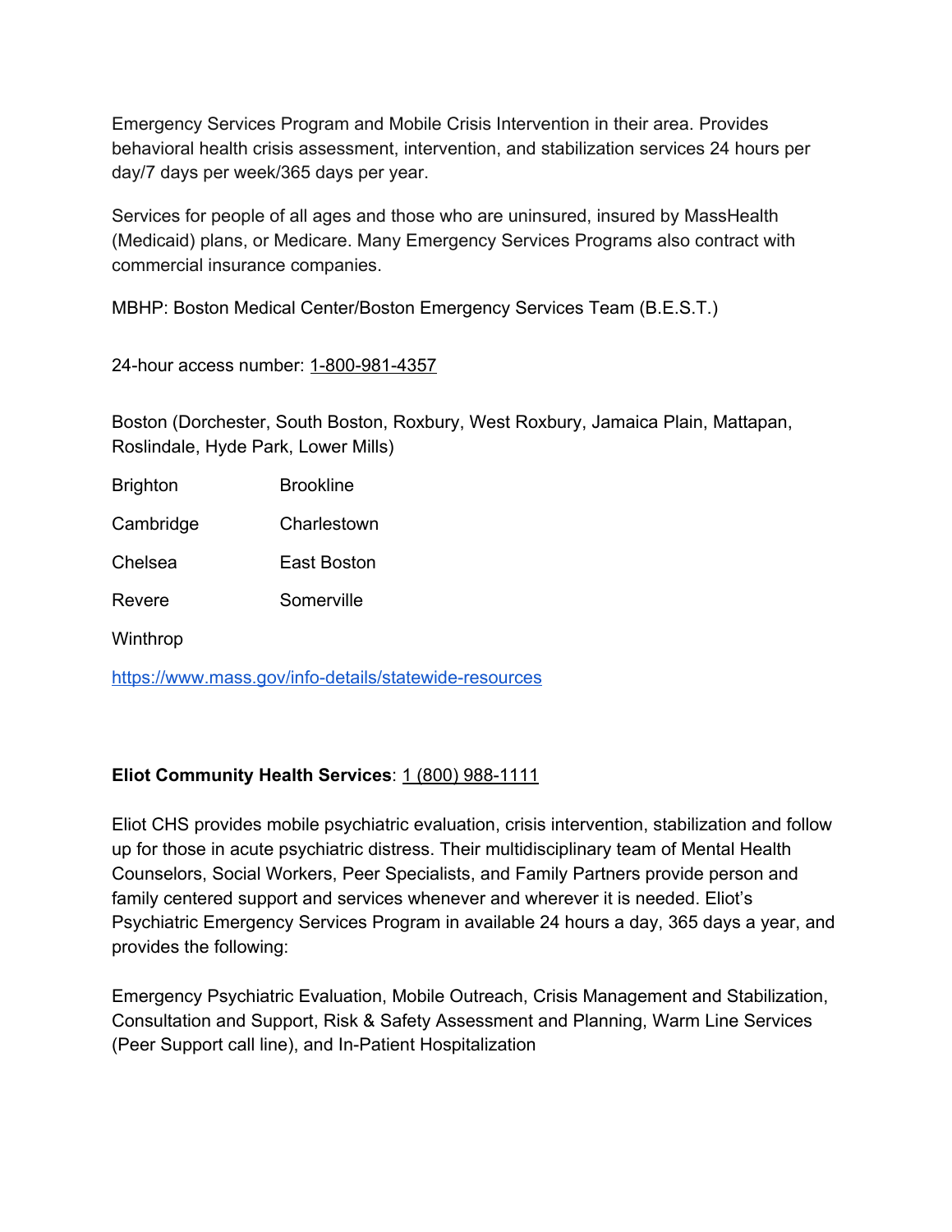Eliot's Youth Mobile Crisis Intervention services are available to children, youth and families under the age of 21. Each youth and family is served by a team of professionals comprised of a Clinician and Family Partner. Team members provide assessment, intervention, and stabilization in the home, school or community for individuals experiencing a behavioral health crisis. Services are individualized and family focused, offering support, education, and crisis management for up to 7 days. Service is provided 24 hours a day, 7 days a week.

Eliot's service area includes the following municipalities:

Everett Melrose Stoneham Lynn Nahant Swampscott Lynnfield North Redding Wakefield Malden Reading Medford Saugus

https://www.eliotchs.org/emergency-services/

#### New York Resources:

## **NYC Health Department**: 1-888-692-9355

A "crisis" situation is one that requires prompt attention, but is not immediately life threatening. That is, a crisis occurrence is one that can be improved or resolved by a visit from a mobile crisis team, who generally responds within 48 hours, or by telephone counseling and referral by NYC Well, the Health Department's 24 hour information and referral hotline operated by the Mental Health Association of New York City, Inc.

1-888-NYC-WELL (1-888-692-9355) is a free, confidential helpline for New York City residents. You can call 24 hours per day/7 days a week. The staff of trained mental health professionals help callers find mental health and substance abuse services. NYC Well is multilingual and multicultural:

- 1-888-NYC-WELL (1-888-692-9355)
- 1-888-692-9355 (Español)
- 1-888-692-9355 (中文)
- 711 (TTY for hearing impaired)